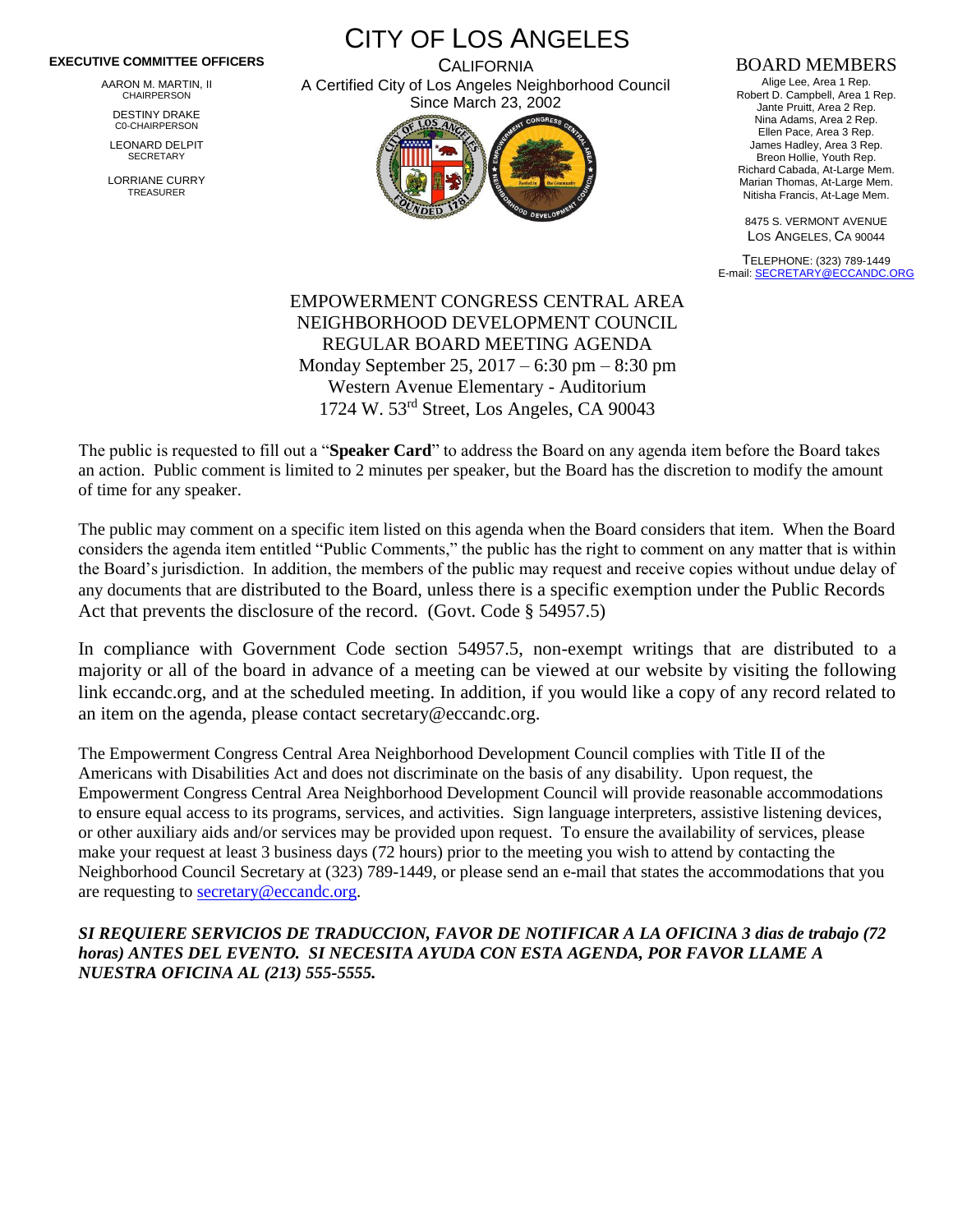- 1. Welcome and Call to Order and Board of Directors. (Chairperson) [Start Time 6:30pm 6:35pm] Chairperson 1st Quarter Report to stakeholders
	- a. Backpack Giveaway event at Harvard Park on August 8, 2017 (Public Funds Spent \$2,157) Area3
	- b. Community Safe Partnership at Harvard Park Sept. 9, 2017 (Public Funds Spent \$1,100) Area3
	- c. Outreach Materials (Public Funds Spent \$3,525.81)
- 2. Pledge of Allegiance (Youth Representative) [6:35pm 6:40pm]
- 3. Roll Call (Secretary) Quorum Present Yes/No [6:40pm 6:45pm]
- 4. (Action Item) Meeting Minutes (Secretary) [6:45pm 6:50pm] Review and possible approval of minutes from prior meeting held on July 24, 2017 (Secretary) Motion By:  $2<sup>nd</sup> By:$  Yes Votes: (b) No Votes: (c) Abstentions: (b) Motion Carries: (Yes) or (No)
- 5. (Action Item) Treasure Report (Treasure) [6:50pm 7:00pm] Review and possible approval of treasure report dated September 25, 2017 (Treasure) Motion By:  $2<sup>nd</sup>$  By: Yes Votes: ( ) No Votes: ( ) Abstentions: ( ) Motion Carries: (Yes) or (No)
- 6. Acknowledge Robert Campbell stepping down as chair of Bylaws Standing Committee
- 7. Appoint Secretary Leonard Delpit as new chair of Bylaws Standing Committee (Chairperson)
- 8. Appoint Robert Campbell as new Parliamentarian and Sergeant-At-Arms (Chairperson)
- 9.
- 10. Old Business: (Action Items) Funding Request (Treasure) [7:00pm 7:15pm] a. Discussion of and possible approval of Moore Business Results Proposal dated June 14, 2017 in the amount not to exceed (\$3,000) b. Discussion of and possible approval of One Call Now service plan dated June 27, 2107 in the amount not to exceed (\$3,240) Motion By: 2<sup>nd</sup> By: Yes Votes: ( ) No Votes: ( ) Abstentions: ( ) Motion Carries: (Yes) or (No)
- 11. New Business: (Action Items) Funding Request (Board Members) [7:15pm 7:30pm] a. Discussion of and possible approval of a funding request in the amount not to exceed (\$3,000) (Robert Campbell) Motion By:  $2<sup>nd</sup> By:$  Yes Votes: ( ) No Votes: ( ) Abstentions: ( ) Motion Carries: (Yes) or (No)

b. Discussion of and possible approval of a funding request for Veteran's Day Honorary Breakfast hosted by the Empowerment Congress Central Area Neighborhood Development Council on November 4, 2017 in the amount not to exceed (\$1,547.25) (Ellen Pace/James Hadley) Motion By: 2<sup>nd</sup> By: Yes Votes: () No Votes: () Abstentions: () Motion Carries: (Yes) or (No)

> EMPOWERMENT CONGRESS CENTRAL AREA NEIGHBORHOOD DEVELOPMENT COUNCIL Agenda was prepared by, Secretary Delpit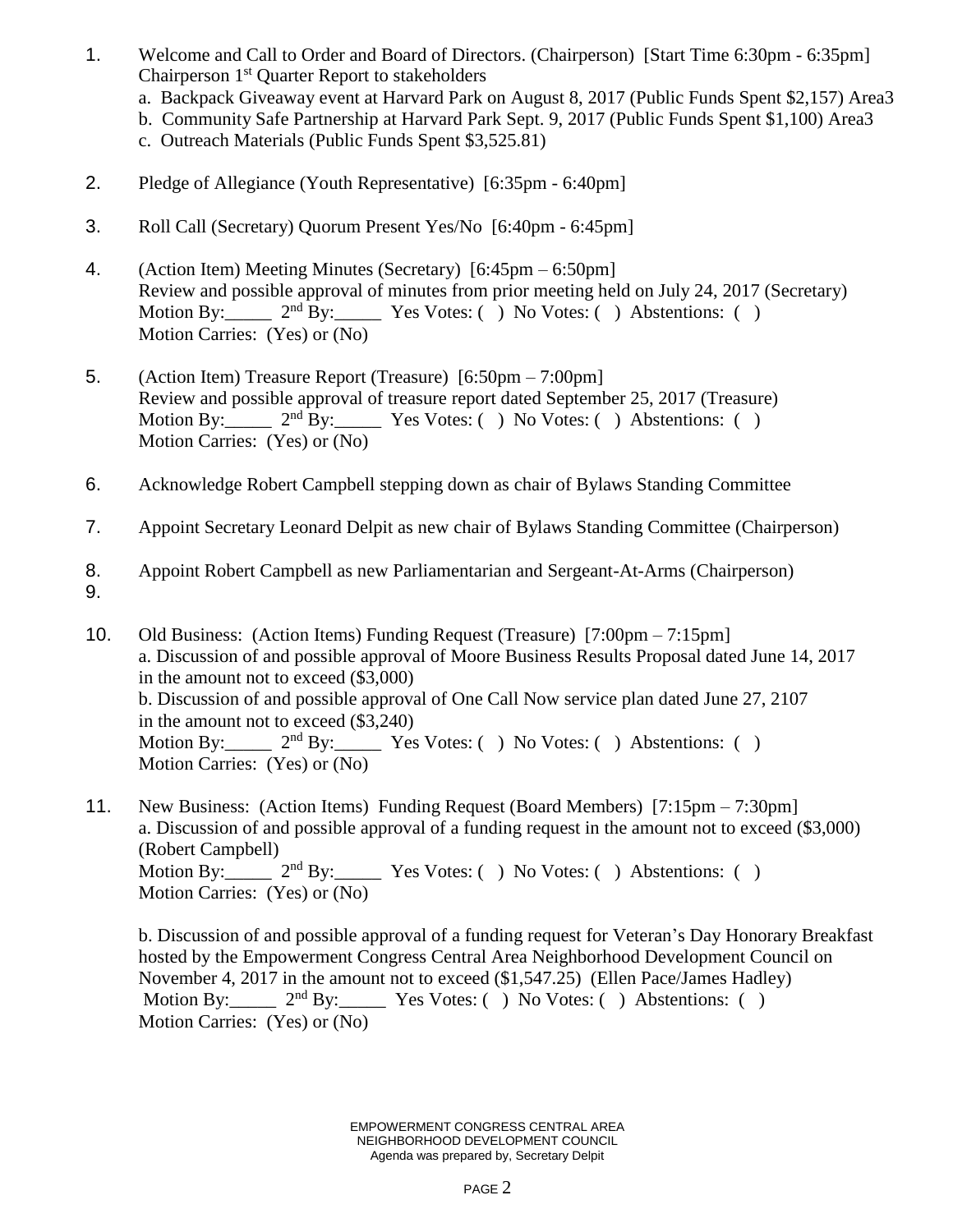c. Discussion of and possible approval of a funding request for the Western Avenue Community Improvement Project in the amount not to exceed (\$15,000) using the money we received from former Los Angeles City Councilman Bernard Parks on March 25, 2016, or using the funds (\$23,000) we may receive from the California Science Center in the near future. (Pending the approval of the City Attorney and Department of Neighborhood Empowerment to accept the funds on our behalf.) (Secretary Leonard Delpit)

Note: These funds will be uses to put signage or art installations along Western Avenue that serve the purpose of beautifying the streetscape from Martin Luther King Boulevard to Florence Avenue and educating the community about the environment.

Motion By:  $2<sup>nd</sup> By: Yes Votes: () No Votes: () Abstentions: ()$ Motion Carries: (Yes) or (No)

d. Discussion of and possible approval of a funding request for the Jackie Tatum/Harvard Park Halloween Program and Haunted House scheduled for October 2017 in the amount not to exceed (\$1,500) (Park Director, Austin Dumas) Motion By:  $2<sup>nd</sup> By: Yes Votes: ( ) No Votes: ( ) Abstentions: ( )$ Motion Carries: (Yes) or (No)

e. Discussion of and possible approval of a funding request by Sanctuary of Hope to have the Empowerment Congress Central Area Neighborhood Development Council to sponsor only the food for Sanctuary of Hope Youth Homelessness & Food Conversation Event schedule for the month of November, 2017 not to exceed (\$1,500) Motion By:  $2<sup>nd</sup> By: Yes Votes: ( ) No Votes: ( ) AbstractO.$ Motion Carries: (Yes) or (No)

- 12. Public Comments Comments from the public on non-agenda items within the Board's subject matter jurisdiction. [Speaker time limit is 2 minutes.]
- 13. Presentations [Speaker time limit is 10 minutes.] a Sanjana Mada, LADOT Vision Zero, b. Moore Business Results, Wendy Moore c. , Wyntesha Mc Allister
- 14. Elected Officials (Report to Community Stakeholders) United States House of Representative, Congresswoman Karen Bass (37th Congressional District) California State Assembly, Assemblyman Sebastian Ridley-Thomas (54th District) California State Assembly, Assemblyman Reggie Sawyer (59th District) County of Los Angeles, Supervisor Mark Ridley-Thomas (2nd District) City Los Angeles, Mayor Eric Garcetti Office, City of Los Angeles, City Attorney Mike Feuer Office City of Los Angeles, Councilman Marqueece Harris-Dawson Office (8th District)